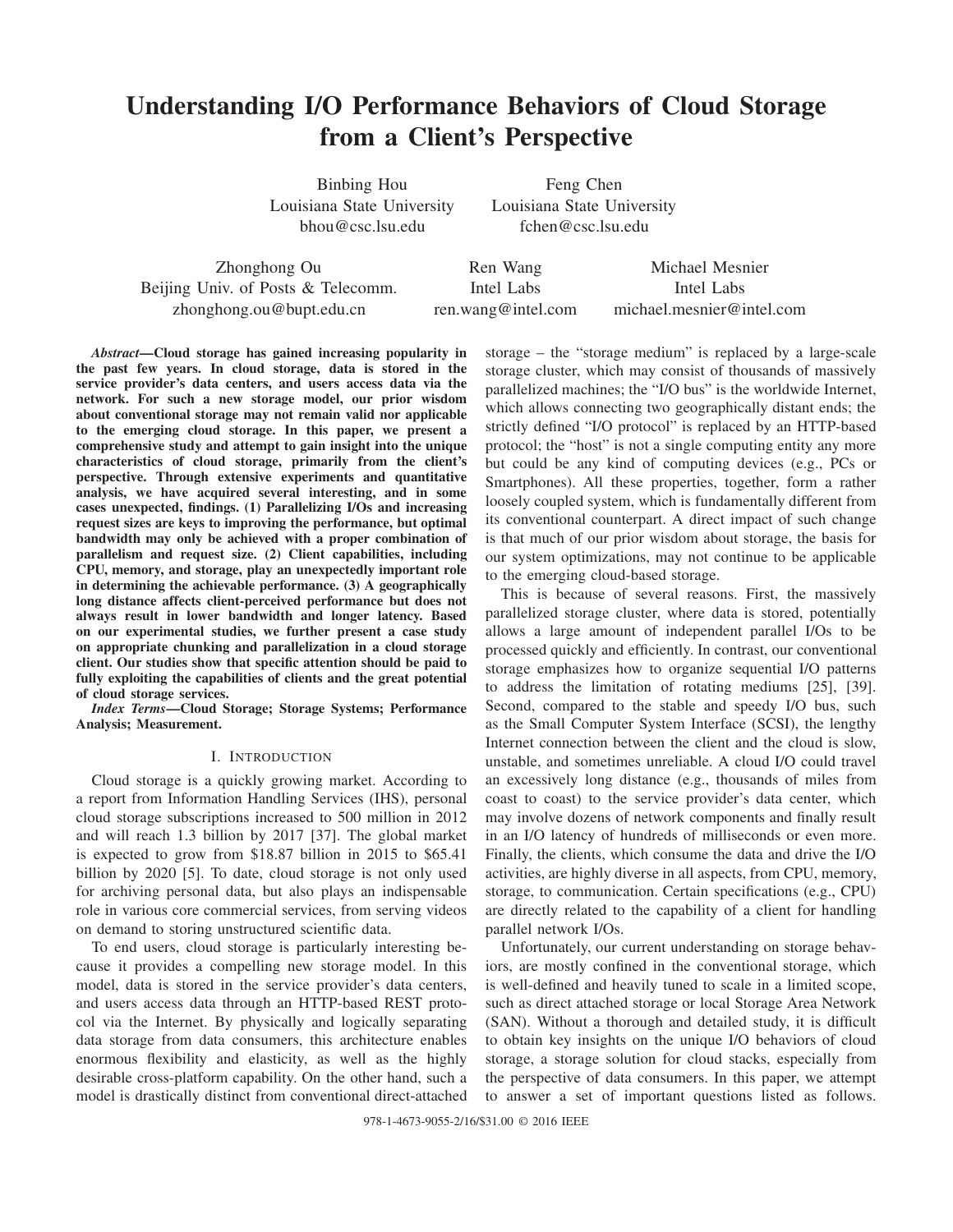Successfully answering these questions cannot only help us understand the effect of several conventional key factors (e.g., parallelism and request sizes) on cloud I/O behaviors, but also several new issues (e.g., client capabilities, geo-distances), which are unique to the cloud-based storage model.

- Parallelization and request size are two key factors affecting the performance of storage. What are their effects on the performance of cloud storage? Can we make a proper tradeoff between parallelism degree and request size?
- CPU, memory, and storage are three major components defining the capability of a client. In the scenario of cloud storage, which is the most critical one affecting the performance of cloud storage? What are their effects on the performance under different workloads?
- The geographical distance between the client and the cloud determines the Round Trip Time (RTT), which is assumed to be a critical factor affecting the cloud storage speed. What is the effect of such geographical distance to cloud I/O bandwidths and latencies? Should we always attempt to find a nearby data center of a cloud storage provider?
- Based on our experimental studies on the performance of cloud storage, what are the associated system implications? How can we use them to optimize client applications to efficiently exploit the advantages of cloud storage?

In this paper, we present a comprehensive experimental study on cloud storage and strive to answer these critical questions. Unlike some prior studies that primarily focus on the cloud storage providers (e.g., [27], [28], [29]), we pay specific attention to the client side. In essence, our study regards cloud storage as a type of storage service rather than network service. As such, we are more interested in characterizing the end-to-end performance perceived by the client, rather than the intermediate communications. We believe this approach also echoes the demand for thoroughly understanding cloud storage for a full-system integration as a storage solution [22].

For our experiments, we develop and run a homemade test tool over Amazon Simple Storage Services (S3). By using latencies and bandwidths, which are the two key metrics used in storage studies, we perform a series of experiments with five different client settings to study the effect of clients' capabilities and locations. Based on our experimental studies, we further study several optimization issues on the client side, such as identifying a proper chunk size for caching and parallelization for prefetching. We hope this work can provide a complete picture of cloud storage and inspire the research community, especially cloud storage system and application designers, to further leverage the unique characteristics of cloud storage for effective optimizations.

The rest of the paper is organized as follows. Section II introduces background. Section III describes the methodology for our experimental studies. Section IV and V present the results and case study. Section VI discusses the system implications of our findings. Related work is presented in Section VII and the last section concludes this paper.

#### II. BACKGROUND

## *A. Cloud Storage Model*

In cloud storage, the basic entity of user data is an *object*. An object is conceptually similar to a file in file systems. An object is associated with certain metadata in the form of key/value pairs. Typically, an object can be specified by a URL consisting of a service address, bucket, and object name  $(e.g., \n<https://1.1.1.1:8080/v1/AUTH> test/c1/foo). The maxi$ mum object size is typically 5GB, which is the limit of the HTTP protocol [15]. Objects are further organized into logical groups, called *buckets* or *containers*. A bucket/container is akin to a directory in a file system but cannot be nested.

Almost all cloud storage service providers offer an HTTPbased Representational State Transfer (REST) interface to users for accessing cloud storage objects. Some also provide language-specific APIs for programming. Two typical operations are PUT (uploading) and GET (downloading), which are akin to write and read in conventional storage. Other operations, such as DELETE, HEAD, and POST, are provided to remove objects, retrieve and change metadata. For each operation, a URL specifies the target object in the cloud storage. Additional HTTP headers may be attached as well.

#### *B. Cloud Storage Services*

Cloud storage is designed to offer convenient storage services with high elasticity, reliability, availability, and security guarantees. Amazon S3 [3] is one of the most typical and popular cloud storage services. Other cloud storage services, such as OpenStack Swift [10], share a similar structure. Typically, the cloud storage service is running on a largescale storage cluster consisting of many servers for different purposes, from handling HTTP requests, accounting, storage, to bucket listings, etc. These servers could be further logically organized into *partitions* or *zones* based on physical locations, machines/cabinets, network connectivity and so on. For reliability, the zones/partitions are isolated with each other, and data replicas should reside separately. In short, the cloud storage services are built on a massively parallelized structure and are highly optimized for throughput.

## *C. Cloud Storage Applications*

Applications can access cloud storage in different ways. Some applications use the vendor-provided APIs to directly program data accesses to the cloud in their software. Such APIs are provided by the service provider and are usually language specific (e.g., Java or Python). Since a cloud storage object can be located via a specified URL, users can also manually generate HTTP requests by using tools like curl to access the link.

A more popular category of cloud storage applications is for personal file sharing and backup (e.g., Dropbox). Such applications often provide a filesystem-like interface to allow end users to access cloud storage. From the perspective of data exchange, these clients often use syncing or caching to enhance user experience. With the syncing approach, the client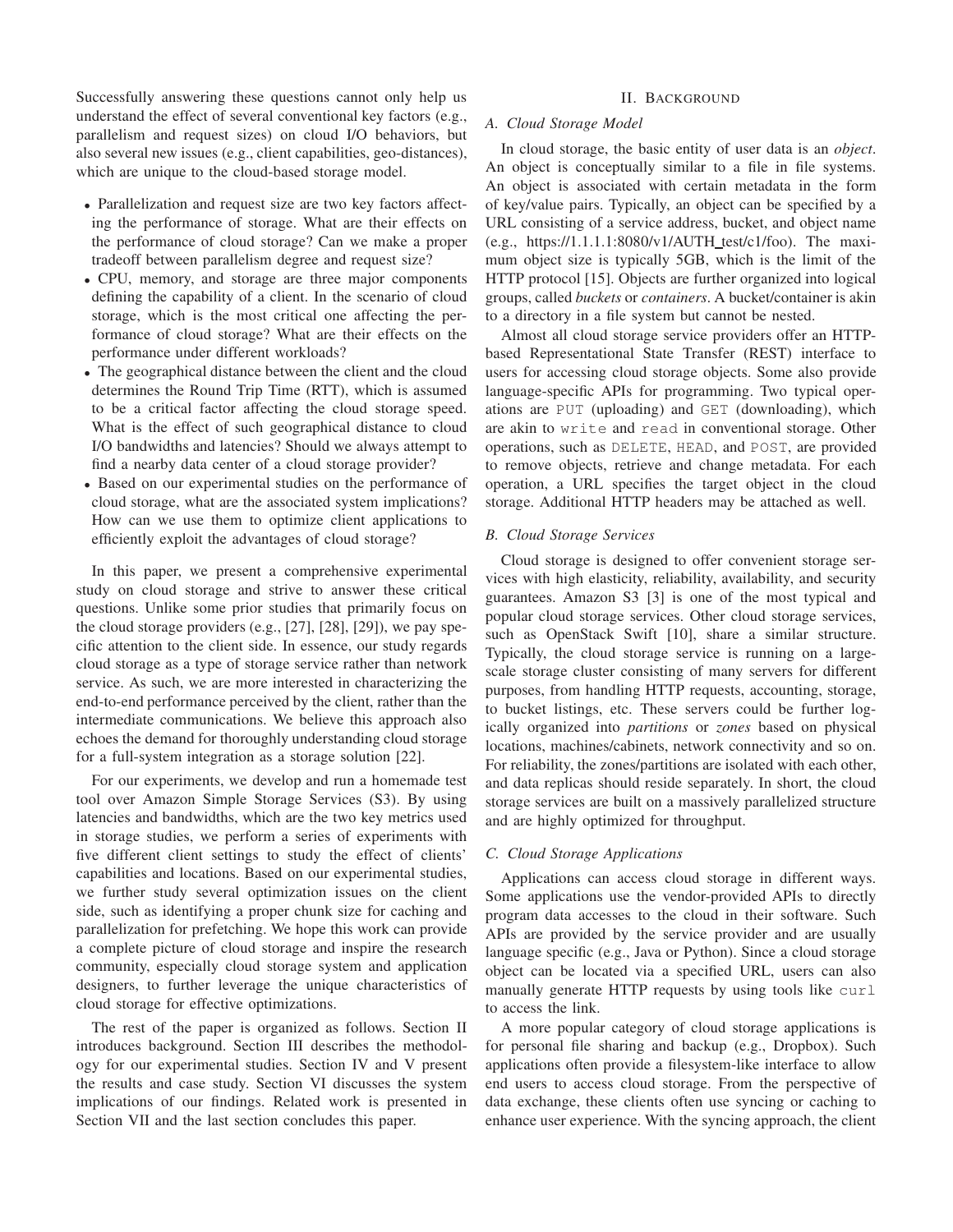| Client          | Instance  | ocation | Zone            | <b>vCPU</b> | Memorv | <b>Storage</b>  | <b>Network</b> | OS.                 |
|-----------------|-----------|---------|-----------------|-------------|--------|-----------------|----------------|---------------------|
| <b>Baseline</b> | m1.large  | Oregon  | us-west-2a      |             | 7.5GB  | Magnetic(410GB) | Moderate       | Ubuntu $14.04$ (PV) |
| CPU-plus        | c3.xlarge | Oregon  | us-west-2a      |             | 7.5GB  | Magnetic(410GB) | Moderate       | Ubuntu $14.04$ (PV) |
| MEM-minus       | m1.large  | Oregon  | us-west-2a      |             | 3.5GB  | Magnetic(410GB) | Moderate       | Ubuntu $14.04$ (PV) |
| STOR-ssd        | m1.large  | Oregon  | us-west-2a      |             | 7.5GB  | SSD(410GB)      | Moderate       | Ubuntu $14.04$ (PV) |
| GEO-Sydney      | m1.large  | Sydney  | ap-southeast-2a |             | 7.5GB  | Magnetic(410GB) | Moderate       | Ubuntu $14.04$ (PV) |

TABLE I CONFIGURATIONS OF AMAZON EC2-BASED CLIENTS. THE SSD IS THE PROVISIONED SSD WITH 3,000 IOPS.

| <b>Speed</b>    |              | <b>Magnetic</b> | <b>SSD</b>   |              |  |
|-----------------|--------------|-----------------|--------------|--------------|--|
| <b>Size</b>     | Read         | Write           | <b>Read</b>  | Write        |  |
| 1KB             | $2.13$ MB/s  | $0.77$ MB/s     | $2.7$ MB/s   | $1.24$ MB/s  |  |
| 4KB             | $6.70$ MB/s  | $3.13$ MB/s     | 10.57 MB/s   | 5.67 MB/s    |  |
| 16KB            | $6.80$ MB/s  | $4.60$ MB/s     | $34.87$ MB/s | $10.65$ MB/s |  |
| 64KB            | 7.36 MB/s    | $10.67$ MB/s    | $62.00$ MB/s | 28.48 MB/s   |  |
| 256KB           | 17.36 MB/s   | 17.46 MB/s      | 58.24 MB/s   | 86.63 MB/s   |  |
| 1M <sub>B</sub> | 38.33 MB/s   | $22.38$ MB/s    | 58.24 MB/s   | 82.71 MB/s   |  |
| 4MB             | $61.59$ MB/s | 23.20 MB/s      | 58.06 MB/s   | 82.72 MB/s   |  |
| 16MB            | 58.12 MB/s   | 22.66 MB/s      | 58.12 MB/s   | 82.92 MB/s   |  |

TABLE II MAGNETIC VS. SSD

| <b>Object Size</b>    | <b>Object Number</b> | <b>Workload Size</b> |
|-----------------------|----------------------|----------------------|
| 1 <sub>K</sub> B      | 81920                | 80MB                 |
| 4K <sub>R</sub>       | 40960                | 160MB                |
| 16KB                  | 40960                | 640MB                |
| 64KB                  | 40960                | 2560MB               |
| 256KB                 | 40960                | 10240MB              |
| 1MB                   | 16384                | 16384MB              |
| 4MB                   | $\sqrt{4096}$        | 16384MB              |
| $16\overline{\rm MB}$ | $\sqrt{2048}$        | 32768MB              |

TABLE III OBJECT-BASED WORKLOADS

maintains a complete copy of the data stored on the cloudside repository. A syncer daemon monitors the changes and periodically synchronizes the data between the client and the cloud. With the caching approach, the client only maintains the most frequently used data in local, and any cache miss leads to on-demand data fetching from the cloud. In practice, the syncing mode is adopted by almost all personal cloud storage applications, such as Dropbox [6], Google Drive [8], OneDrive [9], etc. The caching mode is adopted by the applications and storage systems that make use of the cloud as a part of the I/O stack, such as RFS [26], S3FS [13], S3backer [12], BlueSky [45], SCFS [18], etc. In general, all the abovementioned applications essentially convert the POSIX-like file operations into an HTTP-based protocol to communicate with the cloud. For the sake of generality, our study carefully avoids using any specific application techniques but uses the raw HTTP requests.

## III. MEASUREMENT METHODOLOGY

As mentioned above, the main purpose of our experimental studies is to characterize the performance behaviors of cloud storage from the client's perspective. In our experiments, we treat the cloud as a "blackbox" storage. In order to avoid interference from client-side optimizations, we carefully generate raw cloud I/O traffic via the HTTP-based REST protocol to directly access the cloud storage and observe the performance on the client side.

**Cloud storage services**: Our experiments are conducted on Amazon Simple Storage Services (S3). As a representative cloud storage service, Amazon S3 is widely adopted as the basic storage layer in consumer and commercial services (e.g., Netflix and EC2). Some third-party cloud storage services, such as Dropbox, are directly built on S3 [7]. In our experiments, we use the S3 storage system hosted in Amazon's data center in Oregon (s3-us-west-2.amazonaws.com).

**Cloud storage clients**: In order to run the experiments in a stable and well-contained system, we choose Amazon EC2 as our client platform from which the cloud storage I/O traffic is generated to exercise the target S3 repository. An important reason of choosing Amazon EC2 rather than our own machines is to have a quantitatively standardized client that provides a publicly available baseline for repeatable and meaningful measurement. For analyzing the impact of client variance, we customized five configurations of Amazon EC2 instances which feature different capabilities in terms of CPU, memory, storage, and geographical location. Table I shows these configurations. The *Baseline* client is located in Oregon and equipped with 2 processors, 7.5 GB memory, and 410 GB disk storage (denoted as Magnetic). The speeds of the Magnetic and the SSD are tested and shown in Table II. The other four configurations vary in different aspects, specifically CPU, memory, storage, and geographical location (in Sydney). These instances can properly satisfy our needs of observing cloud storage performance with differing clients.

**Test workloads**: For our experiments, we develop a homemade tool by using the S3 API [11] to generate raw cloud I/O requests to S3. We purposely avoid using POSIX APIs (e.g., S3FS) because our goal is to gain the direct view of the cloud storage performance from the client side. Certain techniques (e.g., local cache, data deduplication, data compression) used in some client tools will prevent us from observing the cloud I/O behaviors completely or accurately. Our tool allows us to create combinations of various parallelism degrees (1-64), object sizes (1KB to 16MB), and types (PUT or GET). Before each run, we generate objects of the same size with unique keys/names in the client storage and upload to the cloud as the uploading workloads; we then download the objects to the client. Table III lists more details about the workloads.

**Accuracy**: Considering the possible variance of network services and multi-thread scheduling, we take the following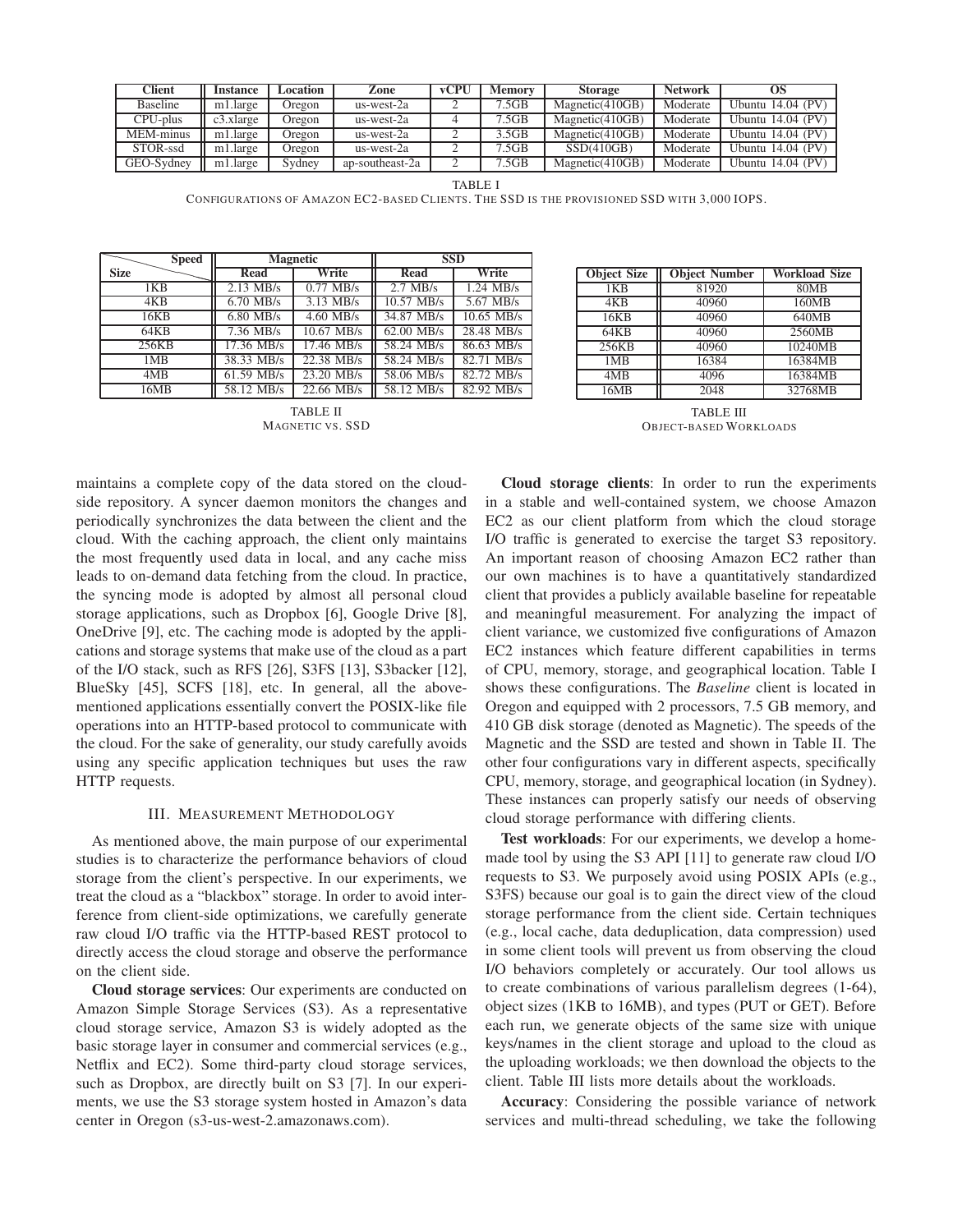measures to ensure the accuracy and repeatability of the experiments: (1) As stated above, we customize the instances of Amazon EC2 which can provide stable services as standard clients rather than picking up a random machine. (2) To avoid memory interferences across experiments, the memory is flushed before each run of the experiments. (3) We make the size of the workloads large enough (see Table III) so that each run of an individual experiment lasts for a sufficiently long duration (at least 60 seconds) while still being able to complete the experiments within a reasonable time frame. (4) Each experiment is repeated for five times, and we report the average value while discarding obvious outliers.

#### IV. PERFORMANCE STUDIES

To comprehensively reveal the effects of different factors, our measurement work is composed of two parts. We first conduct a set of general experiments to evaluate the properties of cloud storage, including parallelism degree and request size. We then focus on studying the effects of client capabilities, including CPU, memory, storage, and geographical locations of the clients.

#### *A. Basic Observations*

Parallelism and request size are two critical factors that significantly affect the storage performance. Considering the parallelism potential of cloud storage, we set the parallelism degree up to 64. With regard to request size, prior work has found that most user requests are not excessively large [19], typically smaller than 10MB [29]. Also, for transfer over the Internet, most cloud storage clients split large requests into smaller ones. Wuala and Dropbox, for example, adopt 4MB chunks, and Google Drive uses 8MB chunks, while OneDrive uses 4MB for upload and 1MB for download [19]. Therefore, we set the request size up to 16MB to study the size effect.

*1) The effect of parallelism:* In conventional disk drives, I/O parallelism has limited effect due to its mechanic nature. For cloud storage, which stores data in a cluster of massively parallelized storage servers, I/O parallelism has a significant impact to the client-perceivable performance.

## **Q1: How does parallelism affect the bandwidth?**

*Generally, proper parallelization can dramatically improve the bandwidth, while over-parallelization may lead to bandwidth degradation to certain degree*. As shown in Figure 1, for example, the bandwidth of 1KB upload requests can be improved up to 27-fold (from 0.025MB/s to 0.666MB/s), and the bandwidth of 1KB download requests can be improved up to 21-fold (from 0.03MB/s to 0.634MB/s). There are two reasons for this. One reason is due to the underlying TCP/IP protocol for communication. With TCP/IP, the client and the cloud have to send ACK messages to confirm the success of the transmission of data packets. With a high parallelism degree, multiple flows can continuously transmit data since the time taken by each parallel request to wait for the ACK messages overlaps. Another reason is that smaller requests often require fewer client resources, so the client can support a higher parallelism degree to saturate the pipeline until the



effect of parallelization is limited by one of the major client resources.

*Over-parallelization brings diminishing benefits and even negative effects*. For example, 16MB upload sees a slight performance degradation caused by over-parallelization. This is related to the overhead of maintaining the thread pool when the CPU is overloaded. To confirm this, we use vmstat in Linux to investigate the CPU utilization of the 16MB upload request with different parallelism degrees. As shown in Figure 4, when the parallelism degree is 8, the CPU utilization quickly grows close to 100%, indicating that the CPU is overloaded. Under this condition, further increasing the parallelism degree will only increase the overhead of maintaining the thread pool, which will consequently reduce the overall performance. In a later section, we will further study the effect of CPU.

## **Q2: How does parallelism affect the latency?**

*In general, proper parallelization does not affect the latency (i.e., end-to-end request completion time) significantly, while over-parallelization leads to a substantial increase of latency*. As shown in Figure 2 and Figure 3, this speculation is confirmed by the tendencies of the growing average latencies for both upload and download requests as the parallelism degree increases. For example, for 4KB upload requests, when the parallelism degree increases from 1 to 16, the average latency basically remains the same (about 36ms). When the parallelism degree further increases from 16 to 64, the average latency increases by 43% (from 36.1ms to 51.5ms). For large requests, when the parallelism degree exceeds a threshold, the average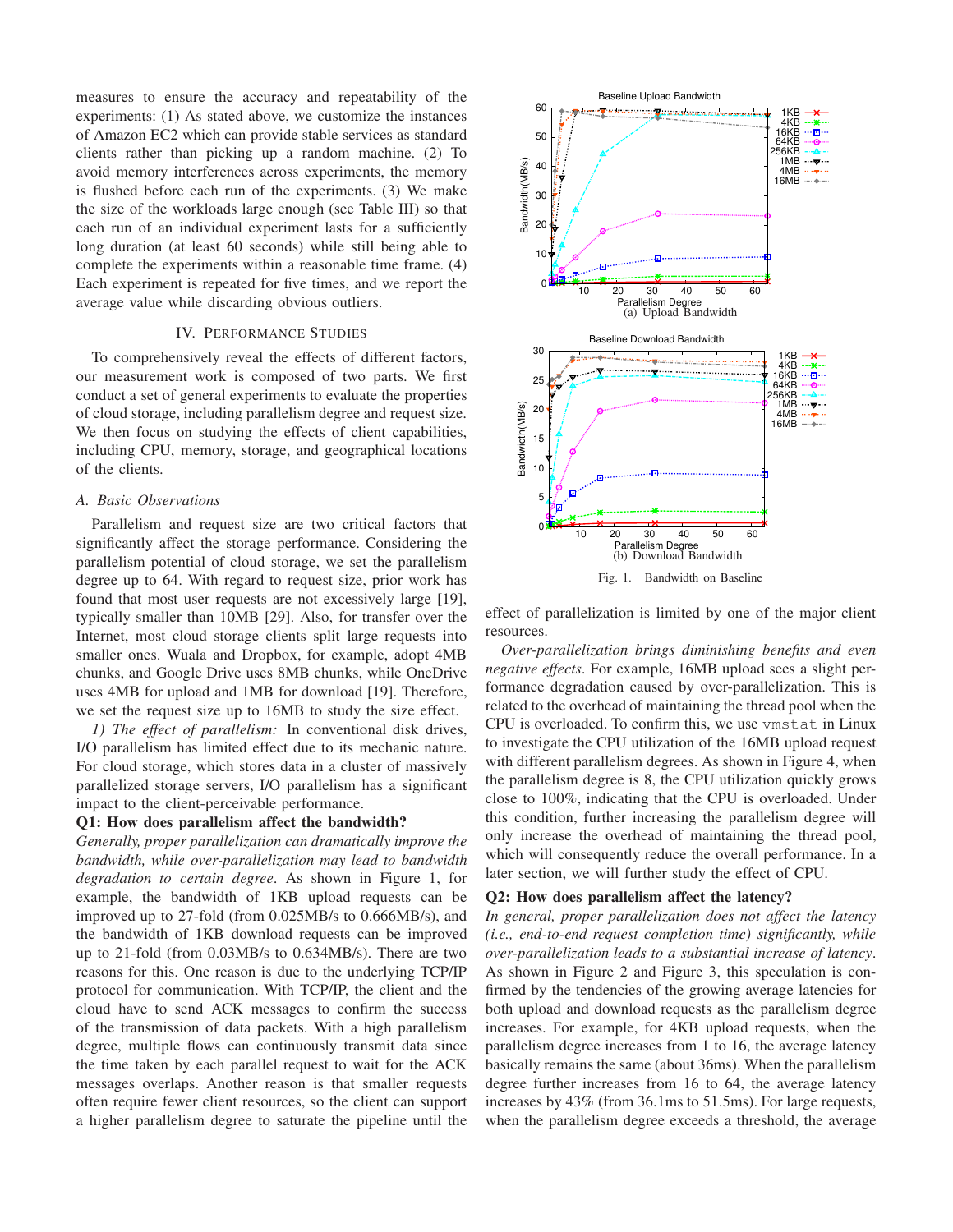

Fig. 2. Average Upload Latency on Baseline

latency increases linearly. For example, for 16MB upload requests, when the parallelism degree increases from 4 to 64 (16-fold), the average latency increases from 1.1s to 18.3s (17.3-fold). This implies that for latency-sensitive applications, over-parallelizing large requests should be carefully avoided.

*2) The effect of request size:* In conventional storage, request size is crucial to organizing large and sequential I/Os and is important in amortizing the disk head seek overhead. A similar effect has also been observed in cloud storage.

#### **Q1: How does request size affect the bandwidth?**

*As expected, increasing request size (i.e., the size of GET/PUT) can significantly improve bandwidth, but the achieved benefit diminishes as request size exceeds a threshold*. As shown in Figure 1(a) and Figure 1(b), the peak bandwidths of large requests and small requests have a significant gap. For example, the peak bandwidth of 4MB upload requests is 23.5 times that of 4KB upload requests (58.9MB/s vs. 2.5MB/s); the peak bandwidth of 4MB download requests is 10.7 times that of 4KB download requests (28.9MB/s vs. 2.7MB/s). There are two reasons for this phenomenon. One reason is that larger I/O requests on client storage generally have higher I/O speeds than small ones. As shown in Table II, the 4MB read speed is 9.2 times that of 4KB (61.6MB/s vs. 6.7MB/s), while the 4MB write speed is 7.4 times that of 4KB (23.2MB/s vs. 3.1MB/s). The other reason is that larger requests have higher efficiency of data transmission via network due to the packetlevel parallelism [36].

*Similar to parallelization, increasing the request size cannot bring an unlimited bandwidth increase, due to the constraint of other factors*. For example, the speed of client storage is limited. Uploaded objects need to be first read from the local device, and downloaded objects need to be written to the local device. As shown in Table II, when the request size grows from 4MB to 16MB, the speed of Magnetic improves slightly, which limits the I/O speed of the client side. Also, the maximum size of the TCP window is limited, though tunable [4], [38]. When the request size exceeds a certain threshold, the benefit brought by increasing the request size diminishes. Our observations have confirmed this speculation. In the scenario of a single thread, as shown in Figure 5, when the request size increases from 16MB to 64MB, the upload bandwidth increases only slightly (20MB/s vs. 21.9MB/s), and the download bandwidth remains the same (24.3MB/s). In addition, other factors, such as the link bandwidth on the route, processing speed on the cloud side, etc., can also limit the achievable bandwidth. All

Fig. 3. Average Download Latency on Baseline

these observations demonstrate that the benefit obtained by increasing request size is significant but is not unlimited.

## **Q2: How does request size affect the latency?**

*In general, both larger requests and highly parallelized small requests have longer latencies.* For example, as shown in Figure 2 and Figure 3, when the parallelism degree is 1, the average latency of 4MB download requests is 192ms – 5.8 times that of 1MB download requests (33ms). However, when taking parallelism degree into consideration, things become different. For example, the average latency of 4MB download requests at parallelism degree 1 is 192ms, which is 13.8 times lower than the average latency of 1MB download requests at parallelism degree 64 (2.9s). Therefore, *without considering the latency increase caused by over parallelization, it is not safe to say larger requests imply longer latencies*.

*As expected, for small requests, even at the same parallelism degree, the latencies do not necessarily increase as the request size increases*. Figure 2(a) shows that the average latencies of 1KB and 4KB upload requests are nearly the same. Similarly, in Figure 3(a), we find that the average latencies of 1KB, 4KB, and 16KB download requests are nearly equal. The request latency is mainly composed of three parts: data transmission time via network, client I/O time, and other processing time. For small requests, the data transmission time only accounts for a small portion of the overall latency, while the other two dominant parts remain mostly unchanged, which makes the latencies of small requests similar. Also, since the maximum TCP window is 64KB by default, considering the parallelism of network [36], the transmission time of the data that are smaller than 64KB is supposed to be similar.

*3) Parallelism vs. Request size:* In prior sections, we find that either increasing the parallelism degree or increasing the request size can effectively improve the bandwidth, but both of them have limitations. Here naturally comes an interesting question: does there exist a combination of parallelism degree and request size to achieve the optimal bandwidth?

Answering this question has a practical value. Consider the following case: if we have a 4MB object to upload, we can choose to upload it by a single thread or split it into four 1MB chunks and upload the them in parallel. Which is faster? Figure 6 shows the performance under different combinations of parallelism degree and request size. Obviously,  $256KB \times 16$ has the highest bandwidth (44.2MB/s), which is about 3 times of the lowest (14.5MB/s). This shows that a proper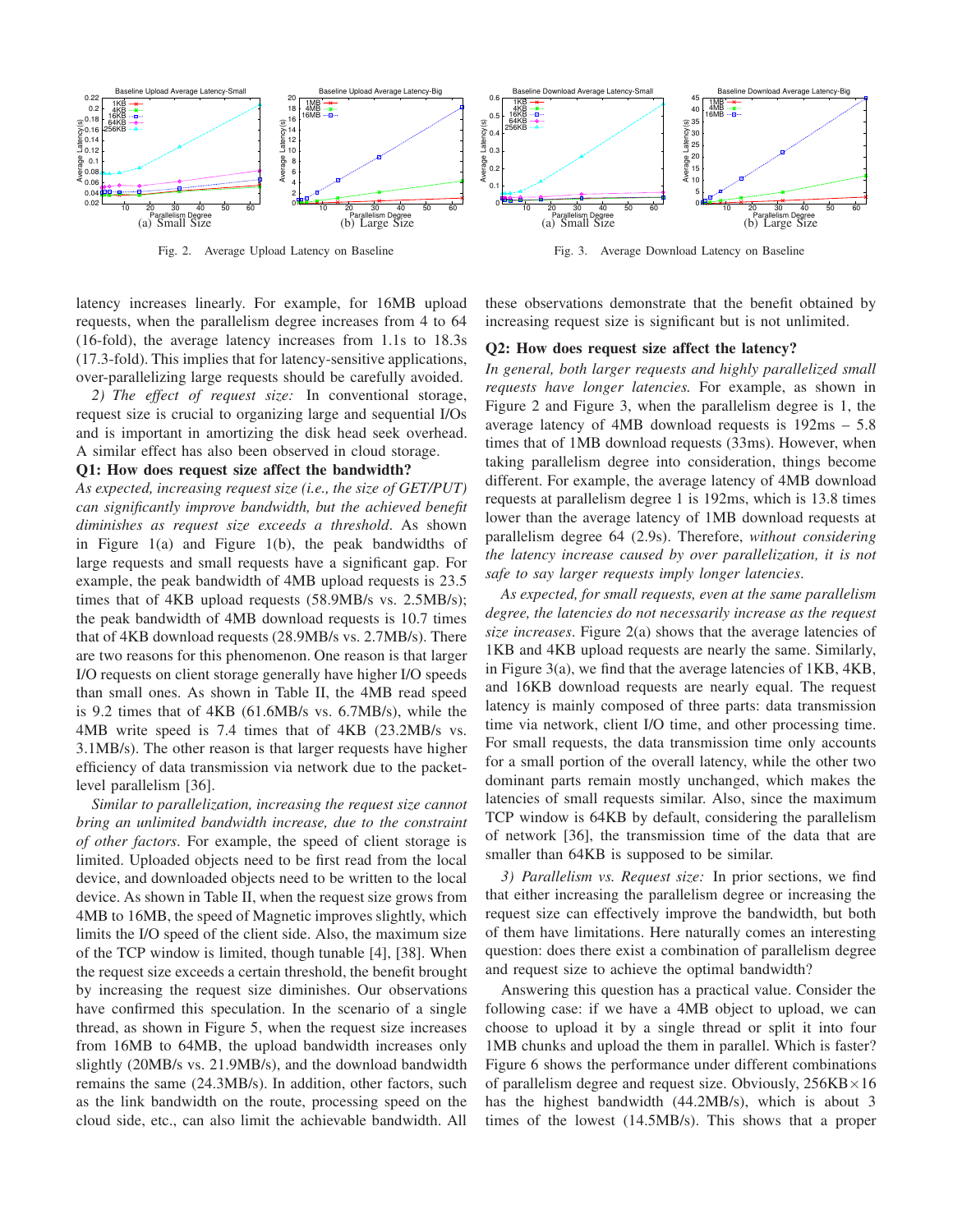

Fig. 6. Request Combinations on Baseline

Fig. 7. Peak Bandwidth (Baseline vs. CPU-plus)

combination exists and can achieve optimal performance. This observation confirms that *appropriately combing request size and parallelism degree can sufficiently improve the bandwidth beyond optimizing only one dimension*.

We also find that, *in some cases, either increasing parallelism degree or increasing request size by the same factor can achieve the same bandwidth improvement*. For example, for upload requests,  $1KB \times 16$ ,  $4KB \times 4$ , and  $16KB \times 1$  have similar bandwidth (0.4MB/s). Here comes another practical question: if we have a set of small files (e.g. 1KB), should we adopt a high parallelism degree (e.g. 16) or bundle the small files to achieve large request size (e.g. 16KB)? From the perspective of improving bandwidth, either high parallelism degree or large request size is feasible. However, from the perspective of the utilization of client resources, we find that a large request size requires less CPU resources. Through vmstat in Linux, we find that the CPU utilization of the above three cases are 65%, 15% and 5%, respectively. This indicates that for the combinations that can achieve comparable bandwidth, a larger request size consumes less CPU resources. That is because for a larger request size, fewer threads have to be maintained to achieve the similar bandwidth, which consequently reduces the CPU utilization.

## *B. Effects of Client Capabilities*

Unlike conventional storage, cloud storage clients are very diverse. In this section, we study different factors affecting the client's capabilities of handling cloud storage I/Os, namely CPU, memory, and storage. We compare the performance of three different clients, including *CPU-plus*, *STOR-ssd* and *MEM-minus*, with the performance of the *Baseline* to reveal the effects of each factor.

*1) The effect of the client CPU:* In cloud storage I/Os, the client CPU is responsible for both sending/receiving data packets and client I/O. In this section, we try to investigate the effect of client CPU by comparing the performance of Baseline (2 CPUs) and CPU-plus (4 CPUs).

## **Q1: What is the effect of client CPU on bandwidth?**

*The client CPU has a strong impact on cloud I/O bandwidth, especially for small requests*. Figure 7 shows the peak bandwidth, which is the maximum achievable bandwidth with parallelized requests. We can see that the peak bandwidth of small requests (smaller than 256KB) increases significantly. Interestingly, as shown in Figure 7(b), the peak download bandwidth of 1KB, 4KB and 16KB requests doubles, as the computation capability doubles (2 CPUs vs. 4 CPUs). This vividly demonstrates that small requests are CPU intensive, and as so, small requests receive more benefits from a better CPU.

*Large requests, compared to small ones, are relatively less sensitive to CPU resources, as the system bottleneck shifts to some other components.* As shown in Figure 7, compared with Baseline, the peak upload and download bandwidth of large requests (256KB to 16MB) increases only slightly. For example, the peak upload bandwidth of 4MB requests increases by 1.4% (59.2MB/s vs. 60MB/s), while the peak download bandwidth of 4MB requests is basically the same (28.9MB/s vs. 28.8MB/s). The system bottleneck may result from the limitation of other factors, such as memory or storage, rather than CPU.

# **Q2: What is the effect of the client CPU on latency?**

In our tests, we find that *the client CPU does not have significant effects on average latency*. For small requests, the data transmission via network dominates the overall latency,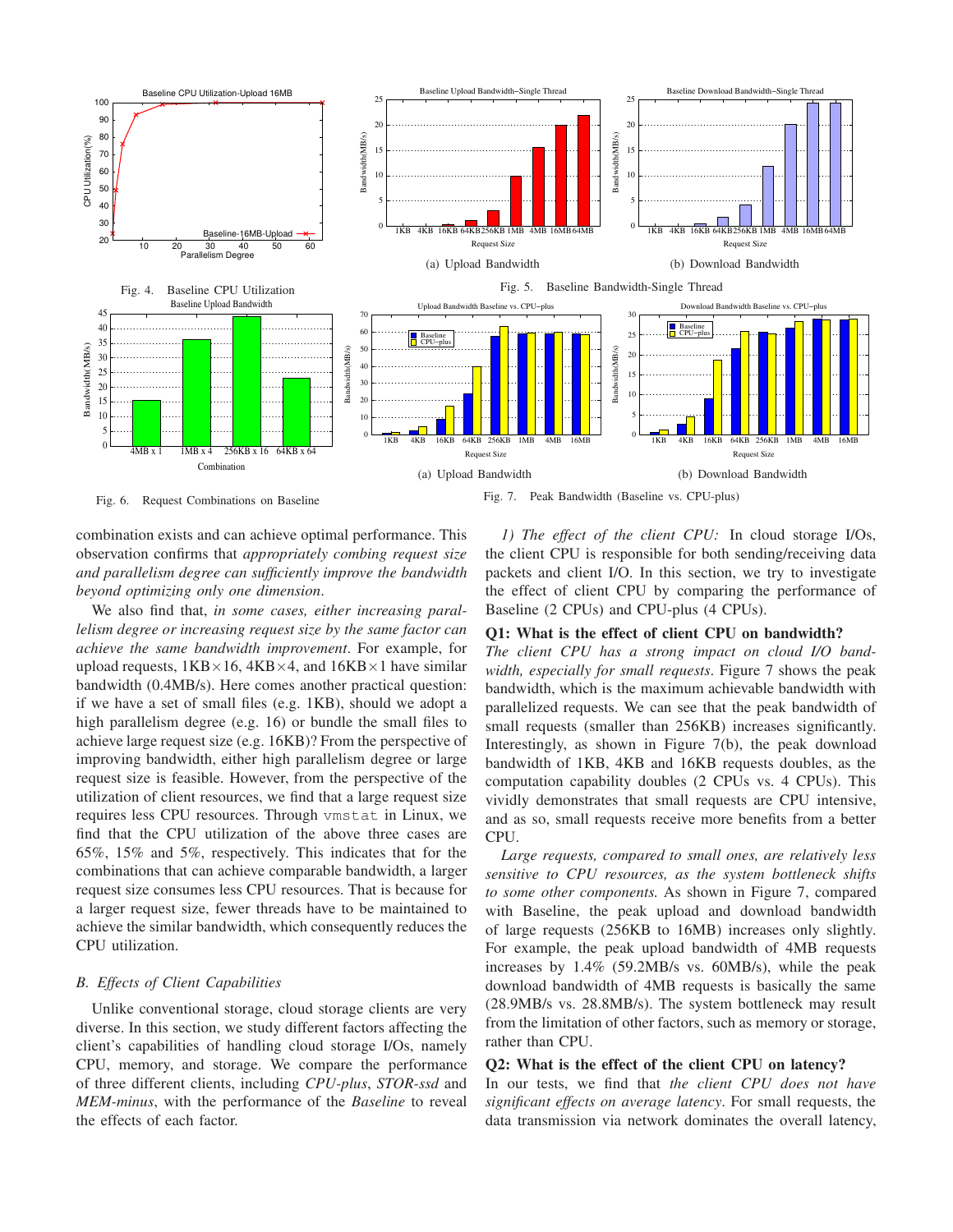

while for large requests, the majority of the overall latency is the client I/O time (the I/O waiting time may be significant when client storage becomes the bottleneck) and the cloud response time, In these two cases, a more powerful CPU does not help reduce the latency.

*2) The effect of client storage:* Client storage plays an important role in data uploading and downloading: For uploading, the data is first read from the client storage; for downloading, the data is written to the client storage. To evaluate the effect of client storage, we set up a comparison client STOR-ssd. The only difference between Baseline and STOR-ssd is storage (Magnetic vs. SSD). Table II shows more details about the two client storage.

**Q1: What is the effect of the client storage on bandwidth?** We find that *client storage is a critical factor affecting the achievable peak bandwidth*. As shown in Figure 8, on STORssd, the peak download bandwidth increases significantly. For example, the peak download bandwidth of 4MB requests increases by 165% (76.6MB/s vs. 28.9MB/s). On the other hand, we also notice that the upload bandwidth increases slightly. Different from the significant improvement of download bandwidth, for example, the peak upload bandwidth of 4MB requests increases only by 2% (60.3MB/s vs. 59.2MB/s). The reason why STOR-ssd improves the upload bandwidth only slightly is that the Magnetic in our experiments can achieve a similar peak read speed as SSD with a sufficiently large request size and parallelism degree. In contrast, the download bandwidth is limited by the relatively slow speed of Magnetic on the client. We have also tested with a ramdisk on Baseline. The bandwidths can be further improved but to a limited extent (77.2MB/s for uploading and 80.3MB/s for downloading).

**Q2: What is the effect of the client storage on latency?** *Similar to bandwidth, we did not observe significant effects of client storage to small requests and large upload requests*. For small requests, client I/O is the minority of the overall latency. In this case, client storage is not a critical factor. For large upload requests, since Magnetic and SSD have similar read speed, the latency is comparable; however, for large download requests, STOR-ssd can substantially reduce the latency because STOR-ssd have significantly advantageous write speed. For example, as shown in Figure 9, when the parallelism degree is 1, STOR-ssd can reduce the latency by

24% (0.49s vs. 0.64s); when parallelism degree is 32, the latency can be reduced by 65% (7.7s vs. 21.8s).

*3) The effect of client memory:* Memory in the clients has two functions. First, memory is responsible for offering running space for parallel requests. Second, memory acts as a buffer for uploading and downloading. In this section, we shrink the memory of Baseline to investigate the performance differences. The only configuration difference between MEMminus and Baseline is that Baseline has 7.5GB memory while MEM-minus has only 3.5GB.

|                 | 1 M B    | 4MB      | 16MB     |
|-----------------|----------|----------|----------|
| <b>Baseline</b> | 59.2MB/s | 59.1MB/s | 58.9MB/s |
| MEM-minus       | 58.9MB/s | 58.7MB/s | 58.7MB/s |
| TARI E IV       |          |          |          |

PEAK UPLOAD BANDWIDTH (BASELINE VS. MEM-MINUS)

|                                                                  | 1MB      | 4MB      | 16MB     |  |
|------------------------------------------------------------------|----------|----------|----------|--|
| <b>Baseline</b>                                                  | 26.7MB/s | 28.9MB/s | 28.9MB/s |  |
| MEM-minus                                                        | 23.7MB/s | 23.8MB/s | 20.8MB/s |  |
| <b>TABLE V</b><br>LE DOUNT OFF DIATRUIRTH (DIGELINE VG. MEM AINT |          |          |          |  |

PEAK DOWNLOAD BANDWIDTH (BASELINE VS. MEM-MINUS)

Since small requests are not memory intensive, the effect of memory is trivial. We only present the bandwidths of large requests. The peak upload bandwidth is basically the same (see Table IV) while the download bandwidth dropped heavily (see Table V). For example, on MEM-minus, the bandwidth of 16MB download is 20.81MB/s, which is 28.0% lower than that on Baseline (28.90MB/s). That is because the write speed of the Magnetic is much lower than read speed and thus more sensitive to the memory space. Therefore, large download requests, especially those involving intensive writes on the client, suffer more from limited memory.

#### *C. Effects of Geographical Distance*

Unlike conventional storage, for cloud storage, the geographical distance between the client and the cloud determines the Round-Trip Time (RTT), which accounts for a significant part of the observed I/O latency. The RTT between the Baseline client and the cloud is 0.28ms, as both are in the same Oregon data center. In contrast, the RTT between the GEO-Sydney client and the cloud in Oregon is about 628 times longer (176ms). This section discusses the effects of geographical distance.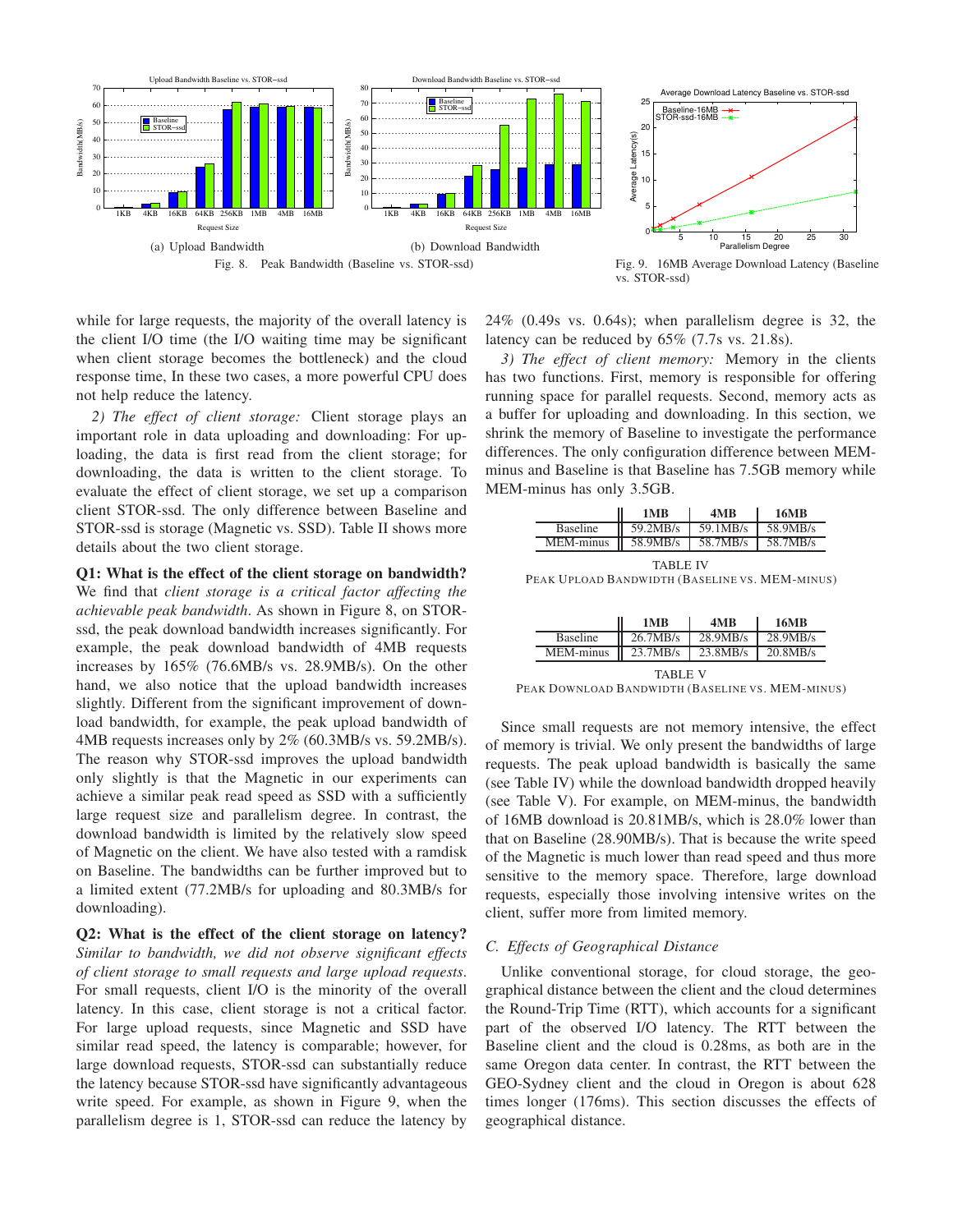



Fig. 11. 16MB Average Upload Latency (Baseline vs. GEO-Sydney)

## **Q1: What is the effect of geo-distance to bandwidth?**

*The effect of geographical distance to the achievable peak bandwidth is weaker than expected*. As shown in Figure 10, the peak upload bandwidth of GEO-Sydney is close to that of Baseline. For example, the peak upload bandwidth of 4MB requests of GEO-Sydney is only 10% lower than that of Baseline (53.3MB/s vs. 59.2MB/s) while the peak download bandwidths of 4MB download requests are basically the same (29.3MB/s vs. 28.9MB/s). This means that RTT is not a critical factor affecting the peak bandwidth, which is mostly due to the Bandwidth-Delay Product (BDP) of the network and is also consistent with the conclusion obtained by Burgen et al. [16] that the perceived bandwidth from the client is largely determined by the client's network capabilities and the network performance between the client and the cloud.

At the same time, it is also noticeable that *the achievable peak bandwidth of small requests (smaller than 1MB) is much lower with long geo-distance*. That is because a long RTT needs a high parallelism degree to saturate the pipeline of parallel requests. However, as analyzed in Section IV-B1, small requests with high parallelism are more CPU intensive; therefore, the CPU capability will be a critical bottleneck to sufficiently saturating the pipeline.

## **Q2: What is the effect of geo-distance to latency?**

As expected, we also find that *the geo-distance would significantly increase the latency, and its impact to latency makes the client less sensitive to the negative effects caused by overparallelization to latency*. As shown in Figure 11, when the parallelism degree is 1, the average latency of 16MB upload requests on GEO-Sydney is 2.1s, which is about 2.6 times of the counterpart on Baseline (0.8s); as the parallelism degree increases, the average latencies gradually get closer; when the parallelism degree reaches 16, the average latencies are comparable (4.3s vs. 4.2s). If we compare the two, GEO-Sydney shows a flatter curve than Baseline, because a long RTT needs a high parallelism degree to saturate the pipeline, so the negative effect of over-parallelization appears later.

#### V. CASE STUDY: CACHING AND PREFETCHING

In cloud storage, client-side caching and prefetching are two basic schemes for enhancing the user experience. In this section, we present a case study to show that cloud storage I/O performance could be affected by optimizing caching and prefetching. In specific, we will discuss two key techniques, *chunking* and *parallelization*.

To evaluate the effects of chunking and parallelized prefetching for cloud-based file systems, we build an emulator to implement the basic read/write operations of a typical cloudbased file system with the support of disk caching on the client. To drive this experiment, we use an object-based trace by converting a segment of an NFS trace, which is a mix of email and research workload collected at Harvard University [30]. The size of the workload in our experiments is 4.8 GB, and the average file size is 12.9 MB. For our experiments, we use Amazon S3 (in Oregon) as the cloud storage provider, and a workstation on our campus (in Louisiana) as the client. The client is equipped with a 2-core 1.2 GHZ CPU, 8GB memory, a 450GB disk drive, and installed with Ubuntu 12.04.5 LTS and Ext4 file system.

#### *A. Proper Chunk Size for Caching*

Chunking is an important technique used in cloud storage. In S3Backer, for example, the space of the cloud-based block driver is formatted with a fixed block size that can be defined by the user [12]. The choice on chunk sizes can affect caching performance: the smaller the chunk is, the less a cache miss cost would be, but the more cloud I/Os could be generated.

Although it is difficult to accurately determine the optimal chunk size, our findings about the effect of chunk size to the performance of cloud storage can guide us to roughly choose a proper, if not optimal, chunk size. We can identify a relatively small chunk size for reaching an approximately maximum bandwidth by making a reasonable tradeoff between the cache hit ratio and cache miss penalty. Figure 12 shows that, when the chunk size exceeds 4MB, the download bandwidth reaches its peak. Based on this, we speculate that the proper chunk size is possibly around 4MB. This is for two reasons. First, further increasing the chunk size over 4MB (e.g., 8MB or 16MB) cannot deliver a higher bandwidth. For example, on a cache miss of 8MB data, downloading one 8MB chunk takes an almost equal amount of time as downloading two 4MB chunks, while using 8MB chunks increases the risk of downloading irrelevant data. Second, if the chosen chunk size is excessively smaller than 4MB (e.g., 64KB or 1MB), the cache may suffer from a high cache miss ratio and cause too many I/Os.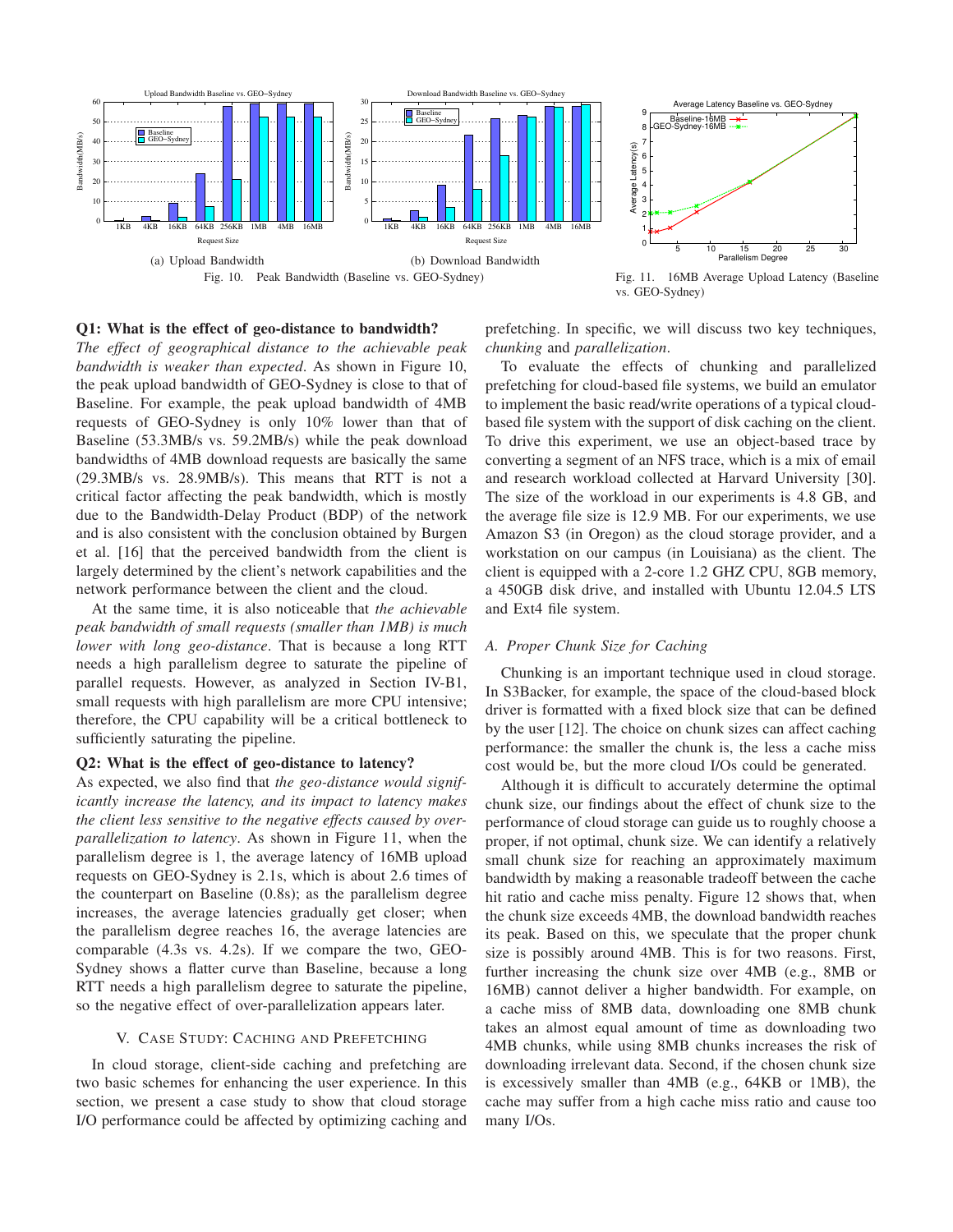

To verify this speculation, we adopt the standard LRU algorithm with asynchronous writeback (for the purpose of generality). Every 30 seconds, we flush dirty data back to the cloud. The cache size is set as 200MB disk space. Besides a 4MB chunk size, for a comparison, we choose two smaller chunk sizes, 64KB and 1MB, and two larger chunk sizes, 8MB and 16MB, to study the effect of the chunk sizes.

The average access latencies with different chunk sizes are shown as Figure 13. It clearly shows that the lowest average read/write latencies are achieved at 4MB, which confirms our speculation. When the chunk size increases from 64KB to 4MB, the average read latency decreases by 47.3% (from 95.2ms to 50.2ms), and the average write latency decreases by 40.4% (from 109.9ms to 65.5ms). This benefit is due to the increase of cache hit ratio: The read hit ratio increases from 77.8% to 98.4%, and the write hit ratio increases from 88.9% to 99.4% (see Figure 14). This is mostly because using a relatively large chunk size allows to pre-load the useful data and consequently improves the cache hit ratio and the overall performance. However, when the chunk size exceeds a certain threshold, further increasing chunk size may cause undesirable negative effects. Figure 14 shows that the cache hit ratios increase slightly with a large chunk size. The increased cache miss penalty with a large chunk size is responsible for the slowdown. Specifically, it takes 4s to load a 4MB chunk, while it needs 14.2s for 16MB. Consequently, the average access latencies increase.

The analysis above has shown how to determine the proper chunk size for a certain client. Specifically, 4MB is the proper chunk size on our client for the testing workload. For the workloads with weak spatial locality, the proper chunk size should be correspondingly smaller. In general, an excessively large chunk size is not desirable, as it increases the risk of unnecessary overhead with no extra benefit.

#### *B. Proper Parallelization for Prefetching*

Prefetching is another widely used technique in cloud storage. Since objects can be downloaded (prefetched) in parallel, a proper parallelism degree is important to the performance, while over-parallelization may raise the risk of mis-prefetching and also waste resources.

In order to determine a proper parallelism degree for a certain chunk size, it is critical to ensure that on-demand

fetching would not be significantly affected by prefetching. To find the proper parallelism degree that will not significantly increase the average fetching latencies, an exhaustive search on the client is feasible but inefficient. Based on our findings, in fact, we can greatly simplify the process of identifying a proper parallelism degree. To show how to achieve this, we take the chunk sizes 64KB, 1MB and 4MB as examples. We may first choose a 4MB chunk with parallelism degree 1 and then gradually increase the parallelism degree step by step (i.e., 2, 4, 8) for testing. For smaller chunk sizes, we only need to test from a larger parallelism degree, since small chunks are more parallelism friendly and it is unlikely to achieve higher performance at a low parallelism degree as large chunks. Figure 15 gives such an example: 4 parallel jobs for 4MB, 8 parallel jobs for 1MB, and 16 parallel jobs for 64KB are the best choices.

To illustrate the actual effect of parallelization to prefetching, we implement an adaptive prefetching algorithm in our emulator. We adopt the history-based prefetching window to determine the prefetching granularity, which is similar to the file prefetching scheme used in Linux kernel. A prefetching window is maintained to estimate the best prefetching degree. The initial window size is 0 and is enlarged based on the detected sequentiality of observed accesses. Assuming chunk n of an object is requested, if chunk  $n-i$ , chunk  $n-i+1, \dots$ , chunk n-1 ( $1 \le i \le n$ ) are detected to be sequentially accessed, the size of the prefetching window grows to  $2^{i-1}$ . We set the maximum prefetching window size (i.e., parallelism degree of prefetching) for all chunk sizes (i.e., 64KB, 1MB, 4MB) to 8.

The performance comparison of no-prefetching and prefetching are shown in Figure 16 and Figure 17. We can see that, with prefetching, the optimal chunk size is 1MB. Obviously, small chunk size benefits more from the prefetching (as we see in the prior sections, small objects benefit more from parallelism), and the relative benefits decrease as the chunk size increases (see Table VI).

| Chunk Size II | Read Lat. Red. | Write Lat. Red. |
|---------------|----------------|-----------------|
| 64KB          | 70.4%          | $31.1\%$        |
| 1MB           | 56.9%          | 24.6%           |
| 4MB           | 22.6%          | $-1.2\%$        |

TABLE VI AVERAGE LATENCIES REDUCTION CAUSED BY PREFETCHING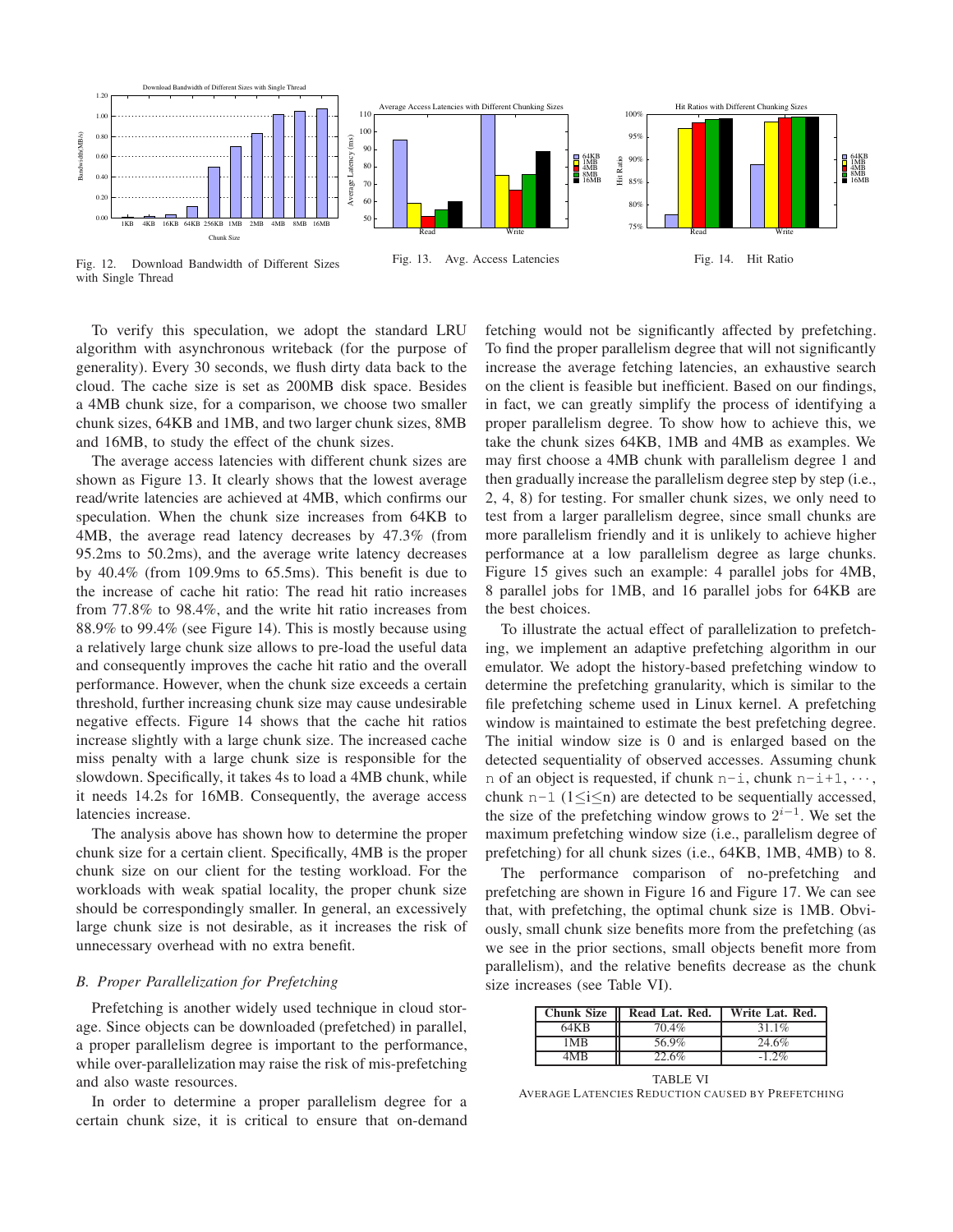

Surprisingly, with prefetching, the average write latency of 4MB increases by 1.2%. This means that the prefetching granularity in our experiment is so aggressive that the negative effects of prefetching overweight the benefits. The negative effects may result from two factors. First, a lot of unnecessary data is prefetched so that the cache efficiency is reduced, leading to a lower cache hit ratio. Second, the competition of parallel prefetching threads may increase the average downloading latency (i.e., the average penalty of cache miss). Specifically for the case of the average write latency of 4MB, the performance degradation is mainly caused by the second factor since the cache hit ratio remains high (close to 98.7%). As a rule of thumb, we should set a small prefetching degree for large chunk sizes (e.g., 4MB) to avoid the intensive competitions of the parallelized downloading threads. For example, we can limit the growing speed of the prefetching window, or cap the maximum prefetching window size. On the contrary, the prefetching granularity of small chunk sizes (e.g., 64KB) can be more aggressive. This also confirms our speculation about the proper parallelism degrees for different chunk sizes (i.e., 16 for 64KB chunks, 4 for 4MB chunks).

In summary, our case studies on prefetching and caching further show that the real-world implementation of client-side management should carefully consider the factors that we have studied in the prior sections, particularly parallelism degree and request size. Other issues, such as client capabilities and geo-distances would also inevitably further complicate the design consideration.

## VI. SYSTEM IMPLICATIONS

With these experimental observations, we are now in a position to present several important system implications. This section also provides an executive summary of our answers to the questions we asked earlier.

**Appropriately combining request size and parallelism degree can maximize the achievable performance**. This is sometimes a tradeoff between the two factors. By combining the chunking/bundling methods with parallelizing I/Os, the client can enhance bandwidth in two different ways: we can increase the parallelism degree for small requests or increase the request size at low parallelism degree. Both can achieve comparable bandwidth, but interestingly, we also find that compared to increasing parallelism degree, increasing the request size can achieve another side benefit: reduced CPU utilization. This means that for some weak-CPU platforms, such

as mobile systems, it is more favorable to create large requests with a low parallelism degree. On the other hand, we should also consider several related side effects of bundling/batching small requests. For instance, if part of a bundled/batched request failed during the transmission, the whole request would have to be re-transmitted. Also, it is difficult to pack a bunch of small requests to different buckets or data centers together. In contrast, parallelizing small requests is easier and more flexible. Therefore, there is no clear winner between the two possible optimization methods (i.e., creating large requests and parallelizing small requests). An optimal way may vary from client to client and from service to service, but we can still use some general principles to guide us in making a decision. For example, as we find that small requests demand a high parallelism degree, if we know the proper parallelism degree on a certain client for 1MB is 8, and 4 for 4MB (we can obtain these combinations via simple measurement or experience), it is reasonable to infer that the proper parallelism degree for 2MB should be between 4 and 8. To avoid the worst situation, a rule of thumb is to make a conservative choice, if uncertain.

**The client's capability has a strong impact to the perceived cloud storage I/O performance.** CPU, memory, and storage are the three most critical components determining a client's capability. Among the three, CPU plays the most important role in parallelizing small requests, while memory and storage are critical to large requests, especially large download requests. A direct implication is that for optimizing the cloud storage performance, we must also distinguish the capabilities of clients, and one policy will not be effective in all clients. Due to the cross-platform advantage, many personal cloud storage applications can run on multiple platforms (from PCs to Smartphones). Such distinction among clients will inevitably affect our optimization policies. For example, for a mobile client with a weak CPU, we should avoid segmenting objects into excessively small chunks, since it is unable to handle a large number of parallel I/Os, although this is not a constraint for a PC client. Given the diversity of cloud storage clients, we believe that a single optimization policy is unlikely to succeed across all clients.

**Geographical distance between the client and the cloud plays an important role in cloud storage I/Os.** For cloud storage, the geographical distance determines the RTT. We find that a long RTT has distinct effects to bandwidth and latency. In particular, with a long RTT, we still can achieve a similar peak bandwidth as the case of a short RTT, but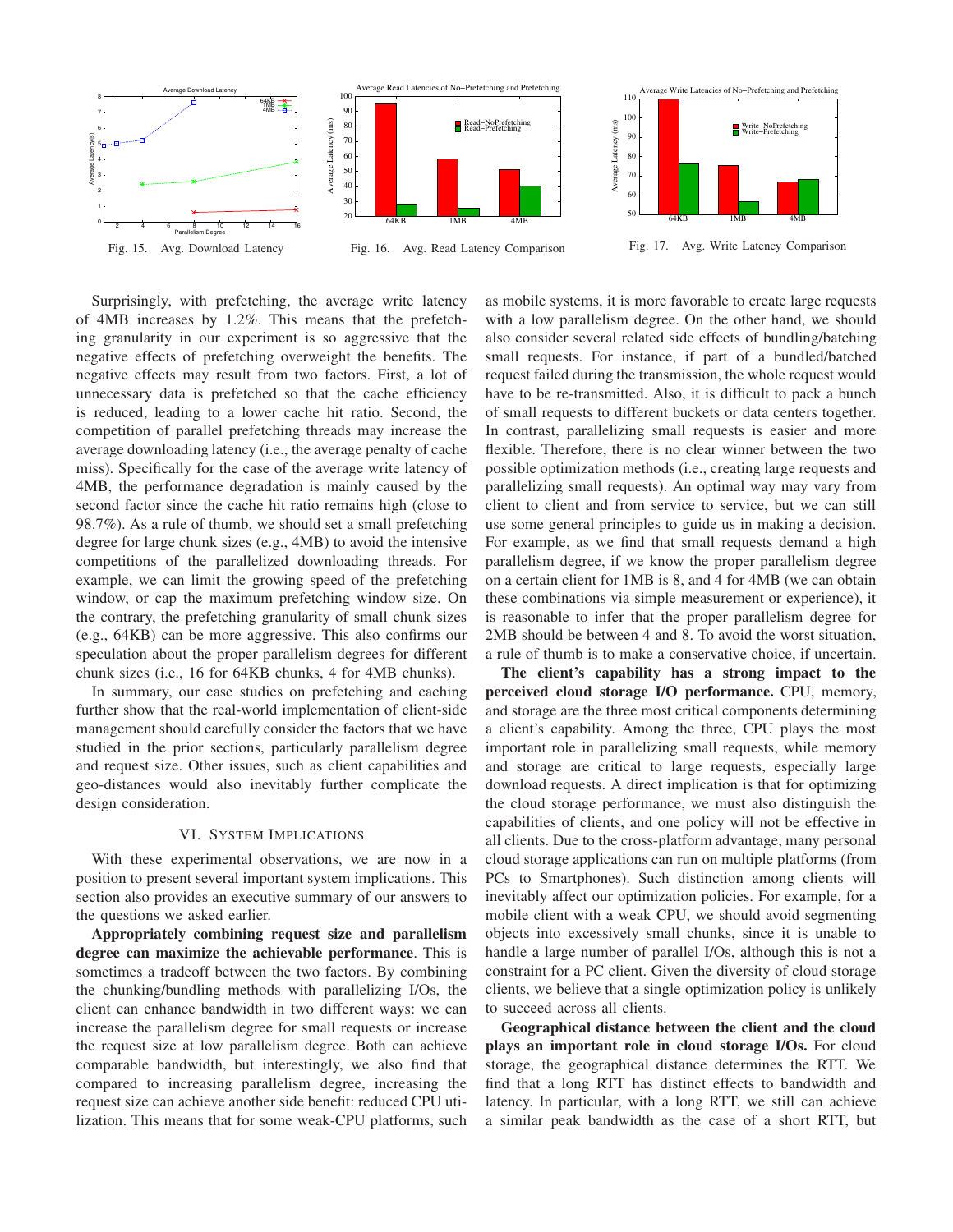the cloud I/O latency is significantly higher. The implications are two-fold. First, to tackle the long latency issues, it is a must-have to use effective caching and prefetching for latencysensitive applications. Second, for the clients far from the cloud, we should proactively adopt large request sizes and high parallelism degrees to fully saturate the pipeline and exploit available bandwidth as much as we can. In other words, by sufficiently exploiting the I/O characteristics of cloud storage, if bandwidth is the main requirement (e.g., video streaming), choosing a relatively distant data center of the cloud storage is a viable option and a high bandwidth is still achievable with appropriate client-side optimizations.

In essence, cloud storage represents a drastically different storage model for its diverse clients, network-based I/O connection, and massively parallelized storage structure. Our observations and analysis strongly indicate that fully exploiting the potential of cloud storage demands careful consideration of various factors.

## VII. RELATED WORK

Most prior studies focus on addressing various issues of cloud storage, including performance, reliability, and security (e.g., [14], [20], [21], [22], [24], [31], [32], [33], [35], [41], [47], [48]). Some other work studies the design of cloudbased file systems to better integrate cloud storage into current storage systems (e.g., [18], [26], [45]). Our work is orthogonal to these studies and focuses on understanding the behaviors of cloud storage from the client's perspective.

Our work is related to several prior measurement works on cloud storage. Li et al. compared the performance of four major cloud providers: Amazon AWS, Google AppEngine and Rackspace CloudServers [40]. Ou et al. compared a file system client of cloud storage based on CloudFuse with two other IP-based storage, NFS and iSCSI [44]. Bermudez et al. presented a characterization of Amazon's Web Services (AWS) [17]. Copper et al. benchmarked cloud storage systems with YCSB [23]. Meng et al. presented a benchmarking work on cloud-based data management systems to evaluate the effects of different implementation on cloud storage [43]. This work treats cloud storage as a blackbox and focuses on characterizing its I/O behaviors from client's perspective. Several other measurement works focus on the client applications (e.g., [27], [28], [29], [34], [42], [46]). Unlike our study, these prior studies focus on measuring the performance of commercial personal cloud storage clients, such as Dropbox, Wuala, Google Drive, etc. In contrast, we treat the cloud storage as a blackbox and focus on revealing the key factors affecting the interactions of the client and the cloud from the perspective of the client side rather than benchmarking specific cloud storage clients. In fact, we purposely avoid using any specific client tools so that we can minimize the potential interference. Besides object-based storage, some service providers also provide block- and file-level storage services, such as Amazon Elastic Block Store (EBS) [1] and Elastic File System (EFS) [2]. These services are more similar to conventional IP-based storage, such as iSCSI and NFS.

In this work, we focus on the HTTP-based object storage, represented by Amazon S3, and we have observed several interesting and unique I/O behaviors.

### VIII. CONCLUSIONS

We present a comprehensive measurement and quantitative analysis on cloud storage to investigate the critical factors affecting the perceived performance of cloud storage from a client-side perspective. Our experiments show several important characteristics of cloud storage, such as benefits of parallelizing cloud storage I/Os, the latency impact of overparallelization, the effect of client's capability to achievable performance, and more. Based on these findings, we also present a case study on chunking and parallelization, the two key techniques used for optimizing cloud storage performance on the client. We hope our observations and the associated system implications can provide guidance to help practitioners and application designers exploit various optimization opportunities for cloud storage clients.

## ACKNOWLEDGMENT

The authors thank anonymous reviewers for their constructive comments to improve this paper. This work was supported in part by Louisiana Board of Regents under grants LEQSF(2014-17)-RD-A-01 and LEQSF-EPS(2015)-PFUND-391, National Science Foundation under grant CCF-1453705, and generous support from Intel Corporation.

#### **REFERENCES**

- [1] Amazon EBS. https://aws.amazon.com/ebs/.
- [2] Amazon EFS. https://aws.amazon.com/efs/.
- [3] Amazon S3. https://aws.amazon.com/s3/.
- [4] Amazon S3 TCP Window Scaling. http://docs.aws.amazon.com/AmazonS3/latest/dev/TCPWindowScaling.html.
- [5] Cloud Storage Market by Solutions. http://www.marketsandmarkets. com/Market-Reports/cloud-storage-market-902.html.
- [6] Dropbox. https://www.dropbox.com/.<br>[7] Dropbox Uses Amazon S.
- [7] Dropbox Uses Amazon S3 Services for Storage! https://storageservers.wordpress.com/2013/10/25/dropbox-uses-amazons3-services-for-storage/.
- [8] Google Drive. https://www.google.com/drive/.
- [9] OneDrive. https://onedrive.live.com/.
- [10] OpenStack Swift. http://www.openstack.org/.
- [11] S3 API Reference. https://boto.readthedocs.org/en/latest/ref/s3.html.
- [12] S3Backer. https://code.google.com/p/s3backer/.
- [13] S3FS. https://code.google.com/p/s3fs/.
- [14] H. Abu-Libdeh, L. Princehouse, and H. Weatherspoon. RACS: A Case for Cloud Storage Diversity. In *Proceedings of the 1st ACM symposium on Cloud computing (SoCC 2010)*, Indianapolis, IN, June 10-11 2010.<br>[15] Amazon. Amazon S3 Object Size Limit Now 5 TB.
- Amazon S3 Object Size Limit Now 5 TB. https://aws.amazon.com/blogs/aws/amazon-s3-object-size-limit/.
- [16] A. Bergen, Y. Coady, and R. McGeer. Client Bandwidth: The Forgotten Metric of Online Storage Providers. In *Proceedings of 2011 IEEE Pacific Rim Conference on Communications, Computers and Signal Processing (PacRim 2011)*, Victoria, BC, Canada, August 23-26 2011.
- [17] I. Bermudez, S. Traverso, M. Mellia, and M. Munafo. Exploring the Cloud from Passive Measurement: the Amazon AWS Case. In *Proceedings of The 32nd IEEE International Conference on Computer Communications (INFOCOM 2013)*, Turin, Italy, April 14-19 2013.
- [18] Bessani, Alysson, R. Mendes, T. Oliveira, N. Neves, M. Correia, M. Pasin, , and P. Verissimo. SCFS: A Shared Cloud-backed File System. In *Proceedings of the 2014 USENIX Annual Technical Conference (ATC 2014)*, Philadelphia, PA, June 19-20 2014.